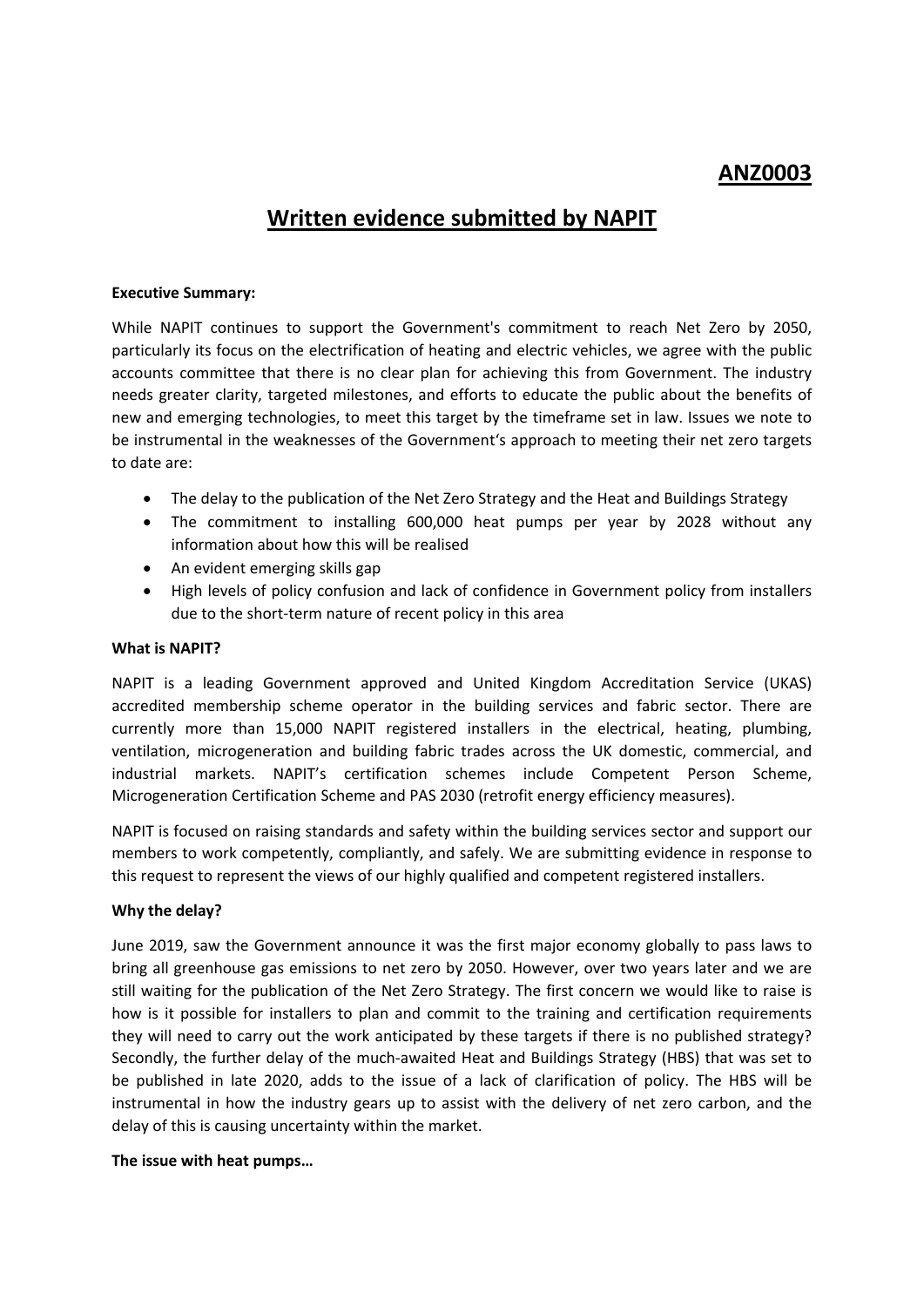To reach the Government Target of installing 600,000 heat pumps per year by 2028, there needs to be a significant increase in Heat Pump Installers. Quarter One 2021 figures show there were 1,044 MCS registered Air Source Heat Pump contractors installing 3,500 ASHP a year. A recently published report by Onward<sup>1</sup> suggests that if we continue the current trajectory the 600,000 target will not be met until 2057 at the earliest. The Heat and Buildings Strategy needs to clarify how the Government intends to support the delivery of 600,000 heat pumps per year by 2028.

Alongside a need for a greatly increased number of qualified, competent and registered heat pump installers, there are further issues that need to be addressed to meet this heat pump target. Such as how best to incentivise the installation cost of these for homeowners and how to raise awareness and promote the benefits of such technologies to encourage trust in them.

The Clean Heat Grant is due to replace the domestic RHI in April 2022 yet the delayed Government response to the consultation<sup>2</sup>, is adding to the uncertainty around this area.

### **Upskilling and Upscaling the workforce**

It is becoming increasingly evident that there is a skills gap in the 'green skills' workforce that will need to be overcome to meet the net zero carbon emission targets. A report from the Institute of Public Policy Research<sup>3</sup> has suggested that industry is fragmented and there is a need for strong leadership from the Government. This issue is worsened by an infrastructure investment gap and an aging workforce, the report suggests more than one in three workers in the sector are over 50.

Additionally, a report by Friends of Earth<sup>4</sup> suggests that only 161 out of the 571 approved apprenticeships in England, support decarbonisation with many needing important updates, such as how to install heat pumps.

Reassuring signs from Government suggest they are aware of the potential skills shortage and are taking steps to assist with this, such as the investment into short and modular courses from the Institute of Technology<sup>5</sup>, however, these short courses do not go far enough to create a workforce confident in installing clean heat measures and could simply be seen as a short-term fix for a very long-term problem.

#### **Streamlining Installer Requirements**

Whilst continuously improving standards and protecting consumers must remain the cornerstones of Government policy, consideration must be given to the impact on installers of the cost and complexity of complying with differing certification requirements. The table in appendix 1 of this infographic<sup>6</sup>, details the multitude of requirements for the many Government schemes.

The multiple certification and registration requirements, required by installers who wish to access Government incentive schemes, cause frustration within the industry. The process is often over

<sup>1</sup> Onward (October 2021), Green Shoots How to drive innovation to meet net zero <https://www.ukonward.com/wp-content/uploads/2021/10/Green-Shoots.pdf>

<sup>&</sup>lt;sup>2</sup> [Clean](https://www.gov.uk/government/consultations/clean-heat-grant-further-policy-design-proposals) [Heat](https://www.gov.uk/government/consultations/clean-heat-grant-further-policy-design-proposals) [Grant:](https://www.gov.uk/government/consultations/clean-heat-grant-further-policy-design-proposals) [further](https://www.gov.uk/government/consultations/clean-heat-grant-further-policy-design-proposals) [policy](https://www.gov.uk/government/consultations/clean-heat-grant-further-policy-design-proposals) [design](https://www.gov.uk/government/consultations/clean-heat-grant-further-policy-design-proposals) [proposals](https://www.gov.uk/government/consultations/clean-heat-grant-further-policy-design-proposals) [-](https://www.gov.uk/government/consultations/clean-heat-grant-further-policy-design-proposals) [GOV.UK](https://www.gov.uk/government/consultations/clean-heat-grant-further-policy-design-proposals) [\(www.gov.uk\)](https://www.gov.uk/government/consultations/clean-heat-grant-further-policy-design-proposals)

<sup>&</sup>lt;sup>3</sup> Institute of Public Policy Research (February 2021), Skills for a Green Recovery <https://www.ippr.org/files/2021-02/skills-for-a-green-recovery-feb2021-summary.pdf>

<sup>4</sup> Friends of Earth (February 2021) An emergency plan on green jobs for young people [https://policy.friendsoftheearth.uk/sites/default/files/documents/2021-](https://policy.friendsoftheearth.uk/sites/default/files/documents/2021-03/EMERGENCY_PLAN_GREEN_JOBS_FEB_2021.pdf) [03/EMERGENCY\\_PLAN\\_GREEN\\_JOBS\\_FEB\\_2021.pdf](https://policy.friendsoftheearth.uk/sites/default/files/documents/2021-03/EMERGENCY_PLAN_GREEN_JOBS_FEB_2021.pdf)

<sup>5</sup> https://www.gov.uk/government/news/thousands-more-adults-set-to-benefit-from-new-technical-skills

<sup>6</sup> [Meeting-the-Governments-Net-Zero-Emissions-Targets-an-installers-perspective.pdf](https://www.napit.org.uk/downloads/Meeting-the-Governments-Net-Zero-Emissions-Targets-an-installers-perspective.pdf) [\(napit.org.uk\)](https://www.napit.org.uk/downloads/Meeting-the-Governments-Net-Zero-Emissions-Targets-an-installers-perspective.pdf)